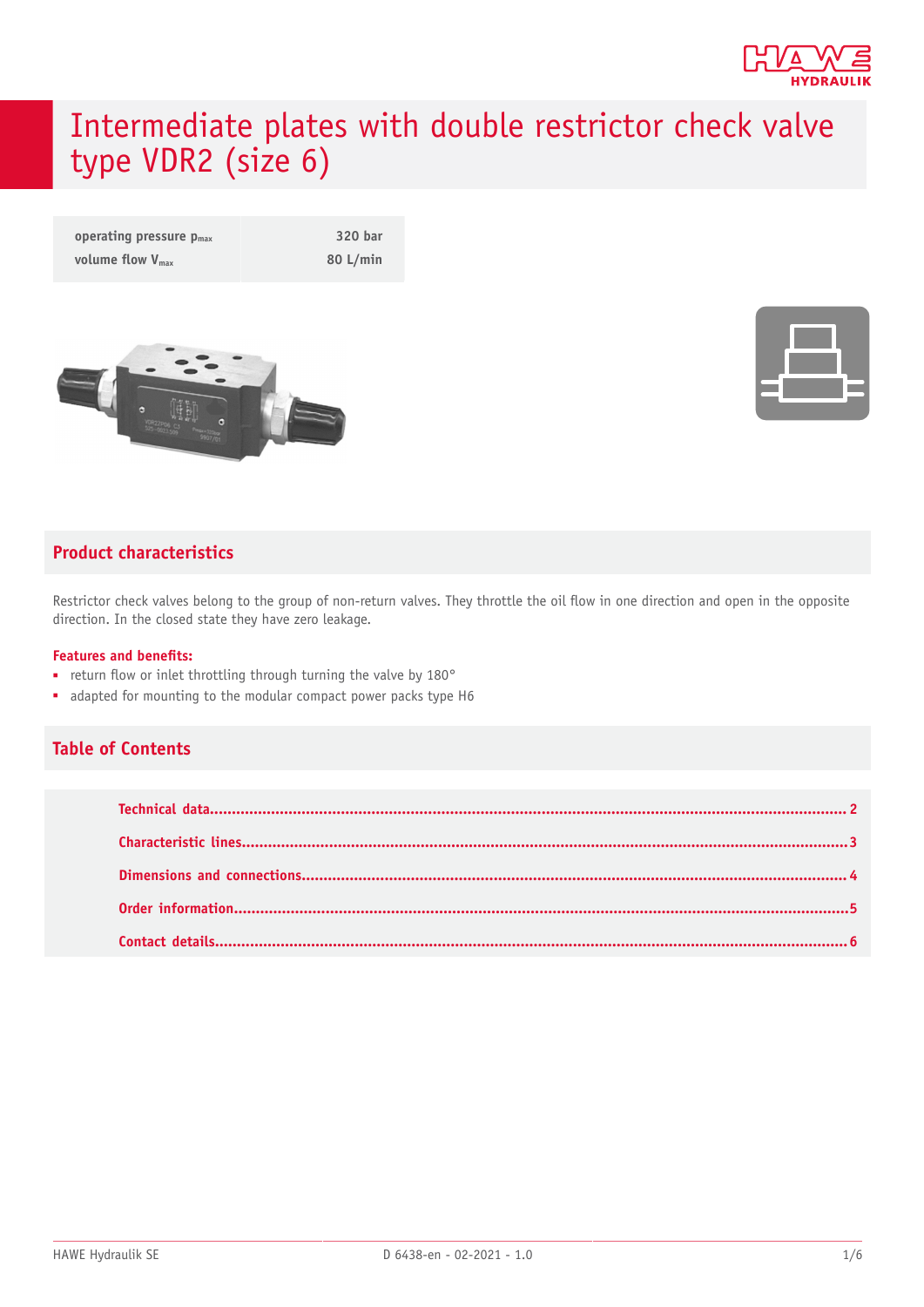

# <span id="page-1-0"></span>**Technical data**

### **General**

| type                | piston valve              |
|---------------------|---------------------------|
| weight              | $1.2$ kg                  |
| ambient temperature | $-30$ to $+50$ °C         |
| mounting position   | arbitrary                 |
| connection size     | ISO4401-03-02-0-05 (NG06) |

### **Hydraulic parameters**

| max. operating pressure         | 320 bar                                 |
|---------------------------------|-----------------------------------------|
| hydraulic fluid temperature     | $-25$ to $+70$ °C                       |
| viscosity                       | 10-600 mm <sup>2</sup> /s               |
| permissible degree of pollution | max. class 22/19/16 according IS04406   |
| filter recommendation           | filter retention rate $\beta_{25} > 75$ |

### **Actuation**

| actuation type | mechanically with hex key |
|----------------|---------------------------|
| rotation angle | $9 \times 360^\circ$      |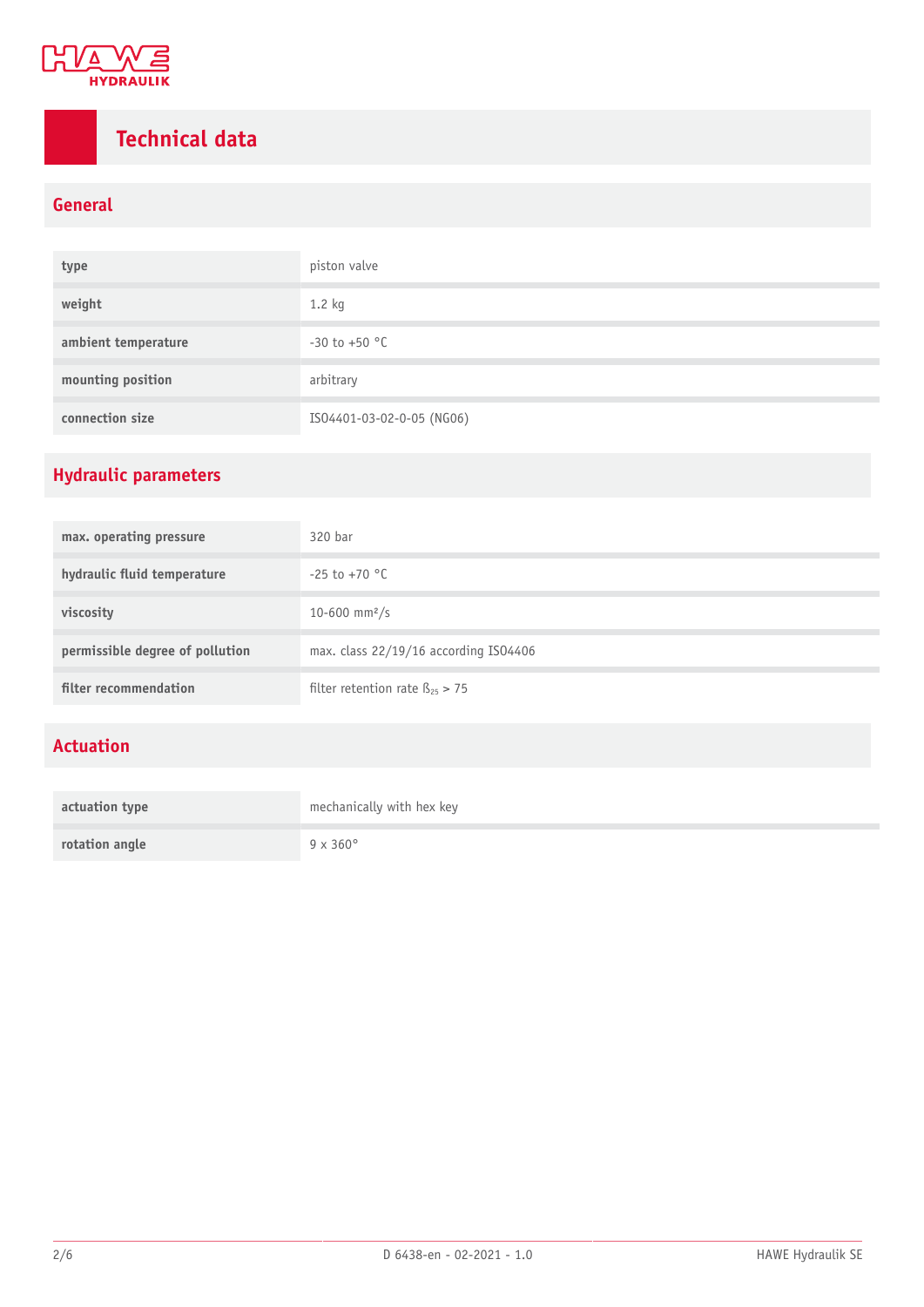

## <span id="page-2-0"></span>**Characteristic lines**



measured at: temperature of hydraulic fluid +50 °C, viscosity 35 mm<sup>2</sup>/s, deviation ±5 %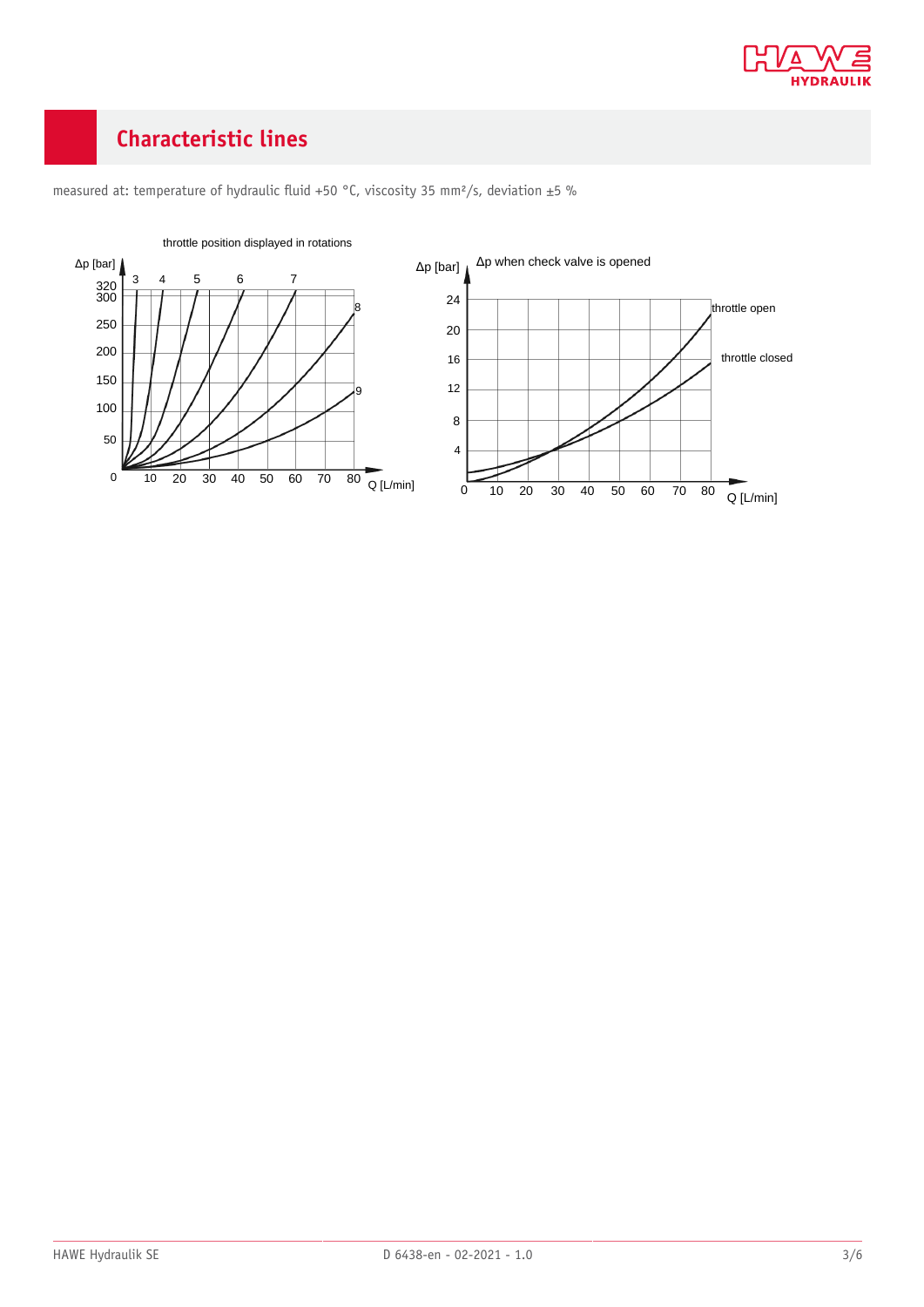

### <span id="page-3-0"></span>**Dimensions and connections**

Dimensions are given in mm.



Sealing plate is included in delivery.

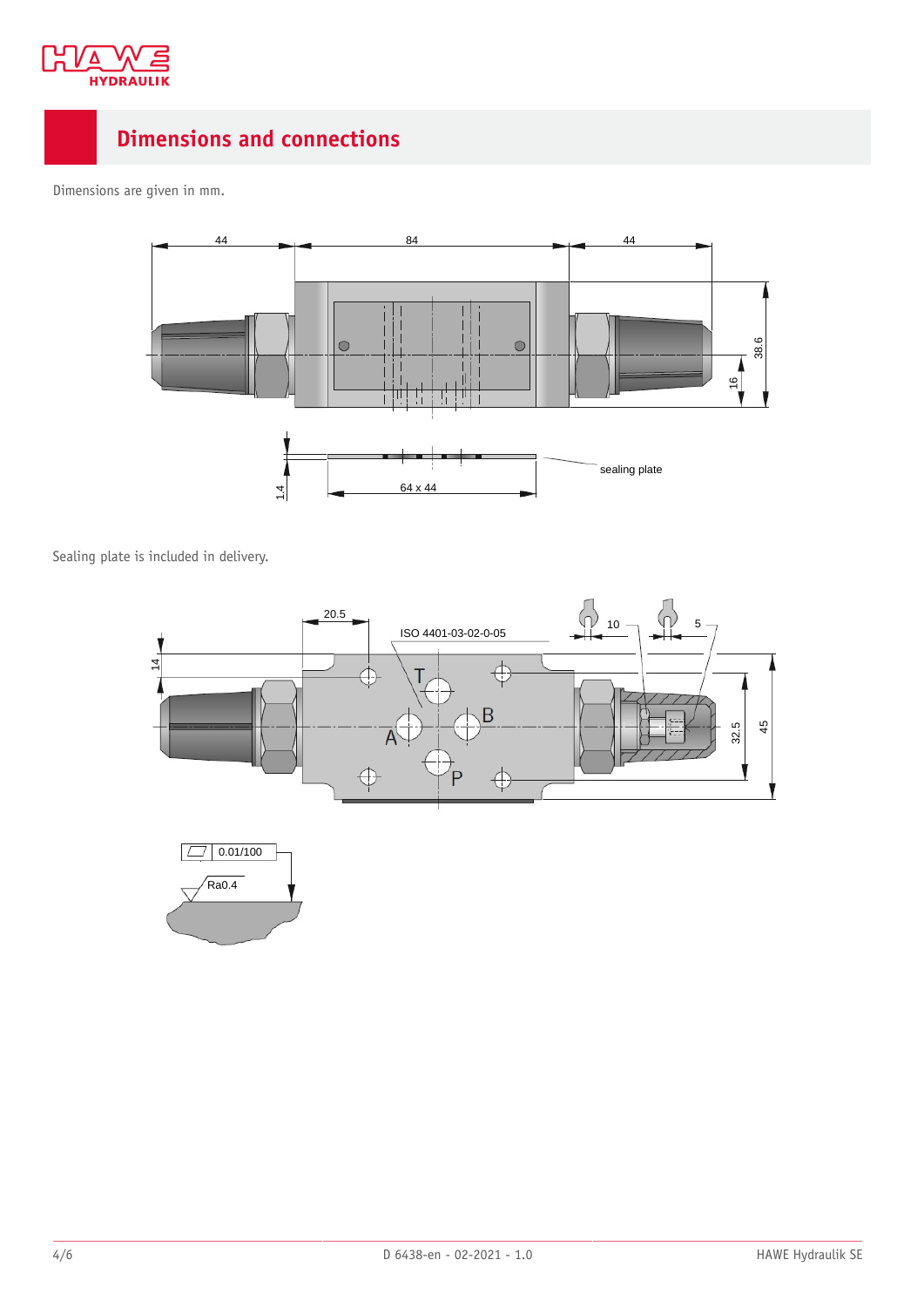

## <span id="page-4-0"></span>**Order information**

### **Type code**

| VDR <sub>2</sub> | ZP <sub>06</sub> |      |        |
|------------------|------------------|------|--------|
|                  | size             | NGO6 |        |
|                  | . .<br>. .       |      | $\sim$ |

**type** double restrictor check valve, with hydraulic release